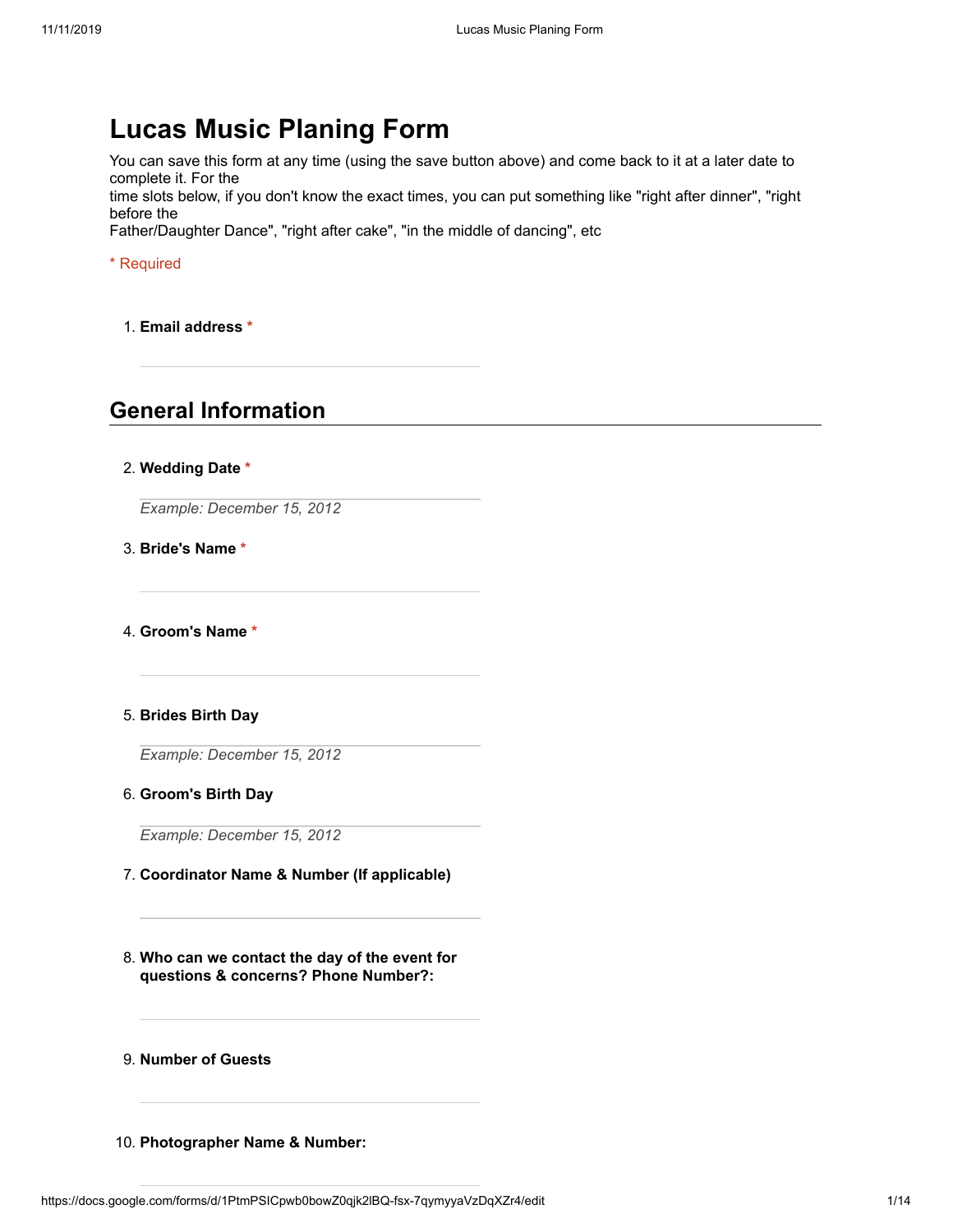- 11. **Videographer Name & Number (ifapplicable):**
- 12. **What are your wedding colors?:**
- 13. **Any Sensitive Subjects or Situations?:**

*Mark only one oval.*



## **Reception General Info**

#### 14. **Reception Start Time (including cocktail hour):**

*Example: 8:30 AM*

#### 15. **Reception End Time**

*Example: 8:30 AM*

## 16. **Venue Name**

17. **Venue Address**

#### 18. **Reception Setting**

*Mark only one oval.*

Indoors

| Outdoors |
|----------|
|          |

**Other** 

## 19. **Do we have to provide music in any other rooms besides the main area?**

*Mark only one oval.*

| Yes    |
|--------|
| No     |
| Other: |
|        |

20. **Who can we contact at the venue for any questions leading up to the wedding?**

# **Ceremony General Info**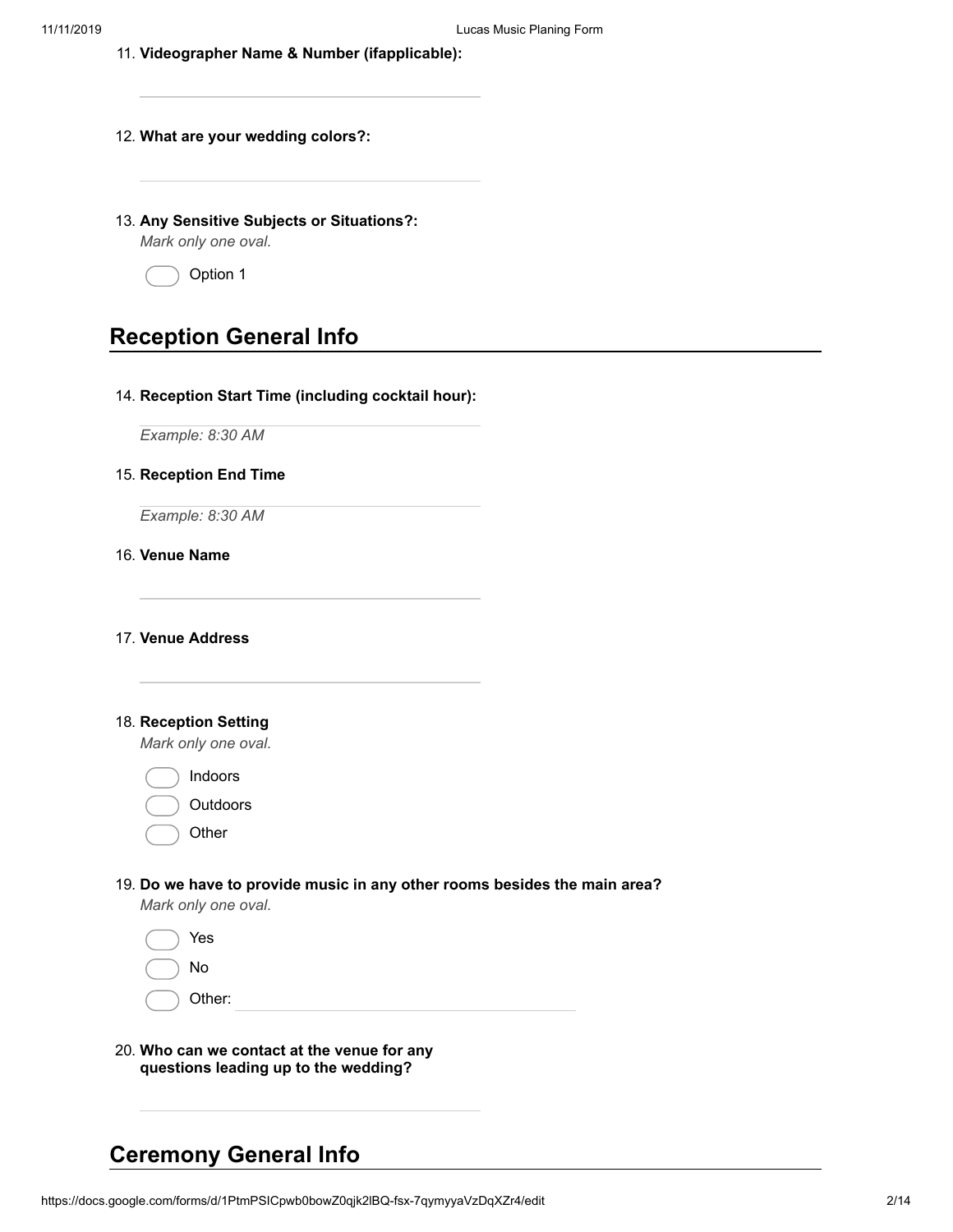Skip this section if we are not providing sound for the ceremony.

#### 21. **Ceremony Location**

#### 22. **Ceremony Start Time**

*Example: 8:30 AM*

#### 23. **About what time will guests arrive for the ceremony?**

*Example: 8:30 AM*

#### 24. **Officiant's Name**

25. **About how far is the ceremony site from the reception site? (50 feet, downstairs, 5 min. drive,etc)**

*Mark only one oval.*

Option 1

## 26. **Ceremony Setting**

*Mark only one oval.*

| Indoor  |
|---------|
| Outdoor |
| Other:  |
|         |

If Outdoor 10'x10' WATERPROOF canopy with side panels (or something equal to or greater than this) will need to be provided for theDJ if the ceremony or reception is outside with no covering and inclement weather is expected. With wind, rain comes from thesides and can get on DJ equipment. 3 canopy side panels helps prevent this.

| 27. Will you be able to provide this or do you have |  |
|-----------------------------------------------------|--|
| a backup location in case of bad weather?           |  |

If you cannot provide a covered shelter for the DJ, we can provide our own white canopy for an additional \$50

#### 28. **Would you like us to do this if inclement weather is predicted the day of the event?**

*Mark only one oval.*

| Yes   |
|-------|
| No    |
| Maybe |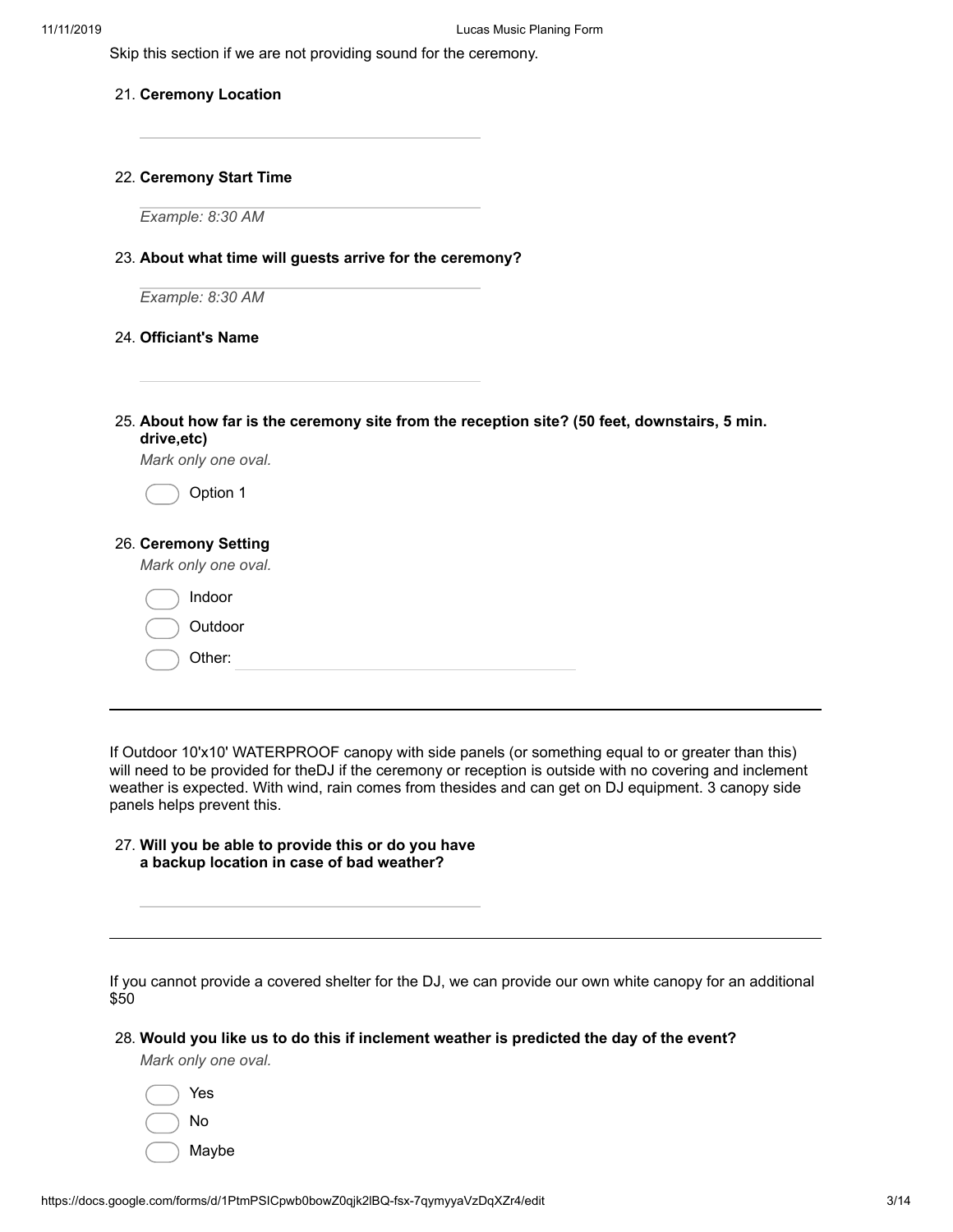## **Ceremony Highlights**

Skip this section if we are not providing sound for the ceremony.

29. **We generally play seating music for 30 minutes up until the ceremony starts. Is this ok?** *Mark only one oval.*

| Yes   |
|-------|
| N٥    |
| Maybe |

We generally set up the sound equipment in the back or side of the ceremony site (if the altar/arbor is considered the front).

#### 30. **Is there a power outlet within 25 feet of where we will set up?**

*Mark only one oval.*

| Yes   |
|-------|
| No    |
| Maybe |

Guests arrival and seating DURATION: 30 minutes

The following events are popular for a typical wedding ceremony. They are listed in the order that they generally take place. If you do not want an event incorporated in the ceremony please write "No".

At this time, we generally play instrumental music of Today's Love Songs (e.g. Vitamin String Quartet, The Piano Guys).

#### 31. **Is this acceptable or do you have another choice?**

*Mark only one oval.*

| Yes<br>$\qquad \qquad$ |  |  |
|------------------------|--|--|
| $($ $)$ No             |  |  |
| $($ $)$ Other:         |  |  |

32. **If other, please specify**

There are two ways to seat your grandparents & parents. You can seat them as they arrive to the ceremony site or seat them when the ceremony starts and have them walk down the aisle to music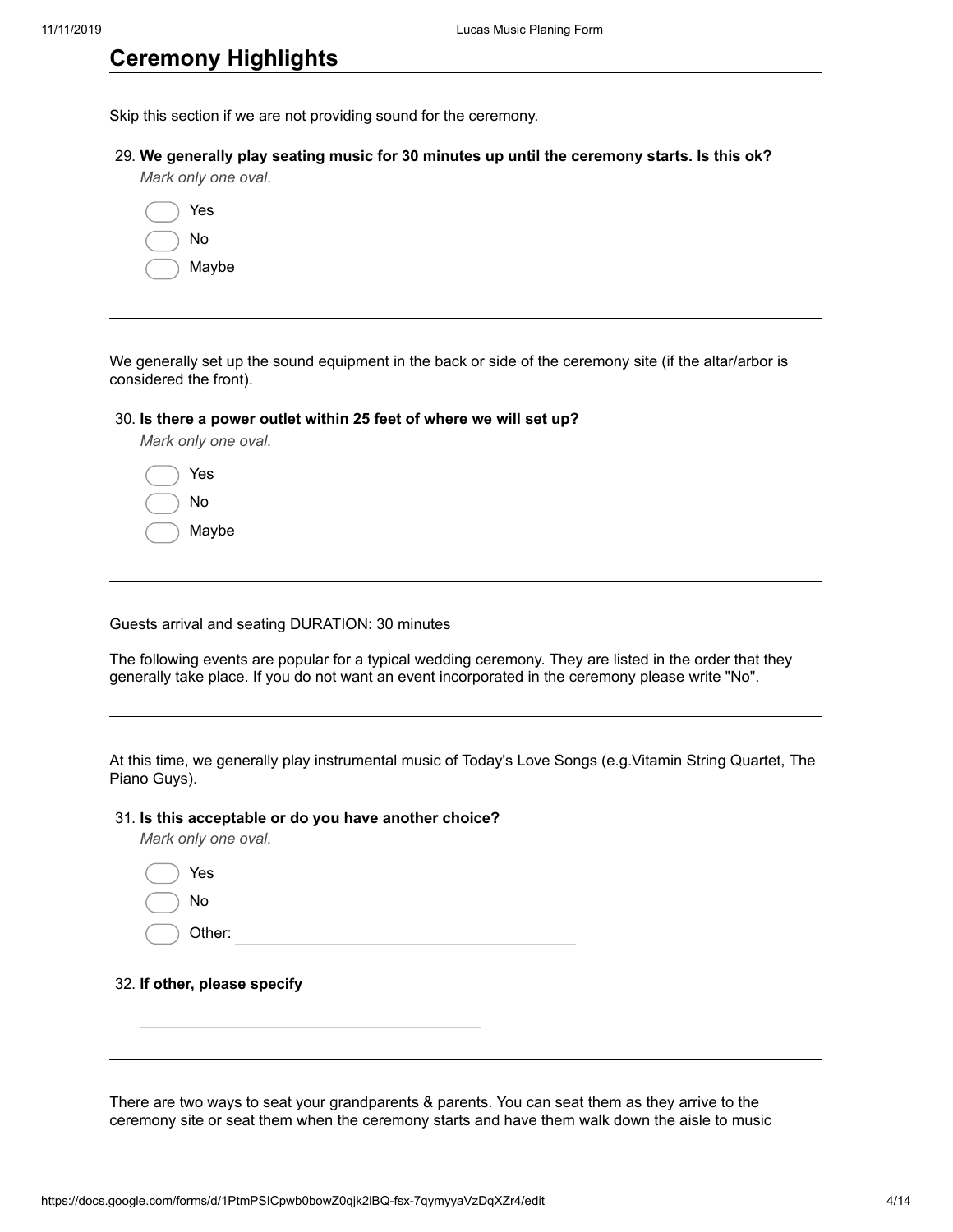| 33. Which do you prefer?<br>Mark only one oval.                                                                             |  |
|-----------------------------------------------------------------------------------------------------------------------------|--|
| seat them as they arrive to the ceremony site                                                                               |  |
| seat them when the ceremony starts and have them walk down the aisle to music                                               |  |
| Other:<br>the control of the control of the control of the control of                                                       |  |
| 34. If other, please specify                                                                                                |  |
| 35. Seating music for grandparents & parents<br>(Song & Artist)                                                             |  |
| 36. Mark only one oval.                                                                                                     |  |
| Option 1                                                                                                                    |  |
|                                                                                                                             |  |
| Note: If you select any Classical songs like "Canon In D" or "The Wedding March", please include which<br>version you want. |  |

Classical songs are recorded by many different artists. Some recordings have big, full orchestras and others only have piano or piano and violin. Please specify which version you would like. You can include a youtube link.

Next, the officiant and groom usually walk down the aisle together to start the pre-processional.

| 37. Is this what you'll be doing? |  |
|-----------------------------------|--|
| Mark only one oval.               |  |
| Yes                               |  |
| No                                |  |
| Other:                            |  |
|                                   |  |

38. **If other, please specify**

Next, the groomsmen can walk in from the side with the Groom and Best Man, down the aisle with the Groom and Best Man, or down the aisle with the bridesmaids.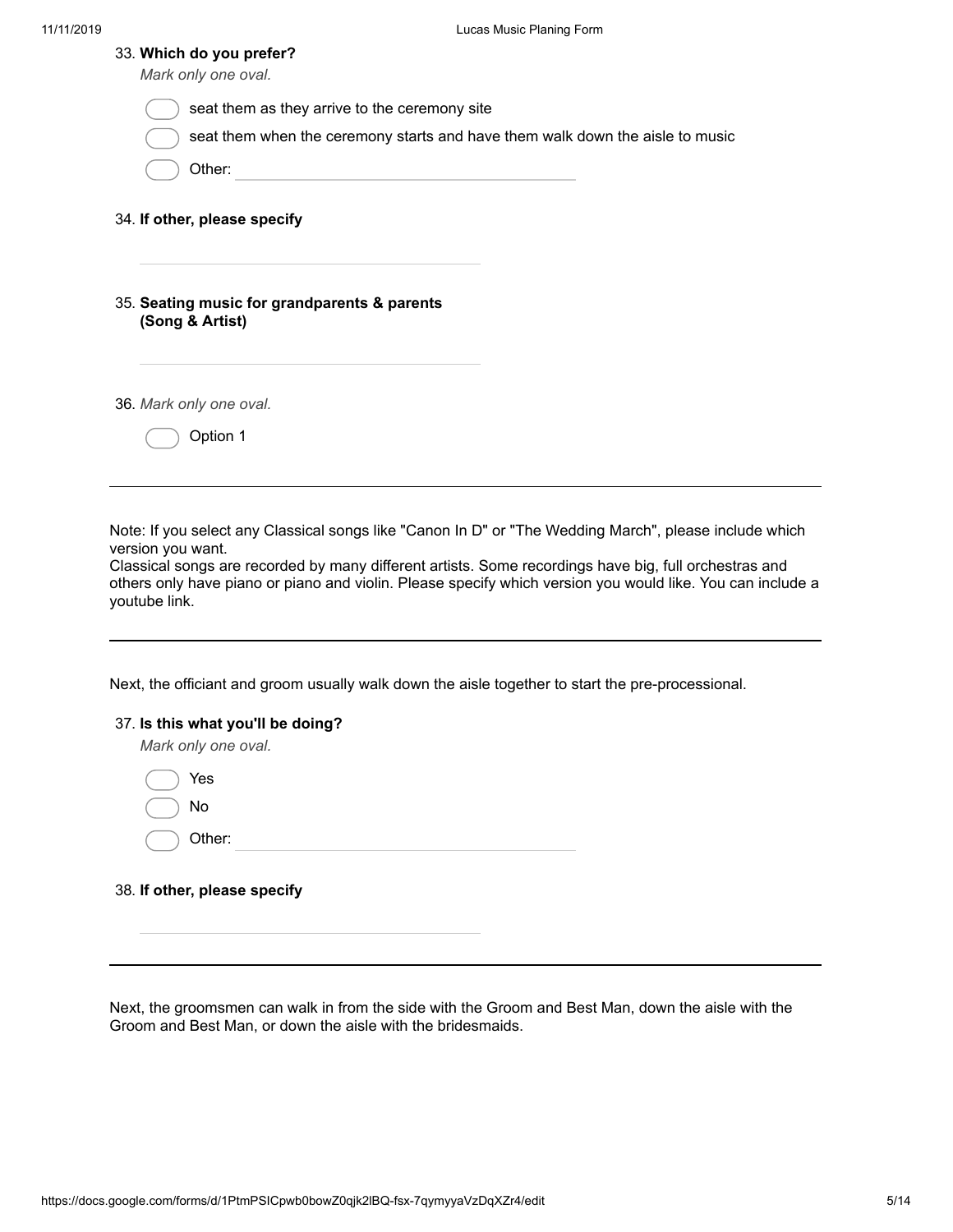| 39. What will you be doing? |  |  |
|-----------------------------|--|--|
| Mark only one oval.         |  |  |

- groomsmen walk in from the side with the Groom and Best Man
- down the aisle with the Groom and Best Man
- down the aisle with the bridesmaids
- Other:
- 40. **If other, please specify**
- 41. **Pre -Processional Song & Artist (Bridesmaids,Groomsmen, ring bearer, and flower girl down the aisle)**

42. **Processional Song & Artist (Bride walks down the aisle with father or father figure)**

43. **Anything to note for the Processional?**

- 44. **Unity Ceremony Song & Artist (Bride & Groom light a Unity Candle, plant a tree, sign the Bible, etc)**
- 45. **Please specify which unity ceremony you are doing**
- 46. **Recessional Song & Artist (Bride & Groom walk backup the aisle to end the ceremony)**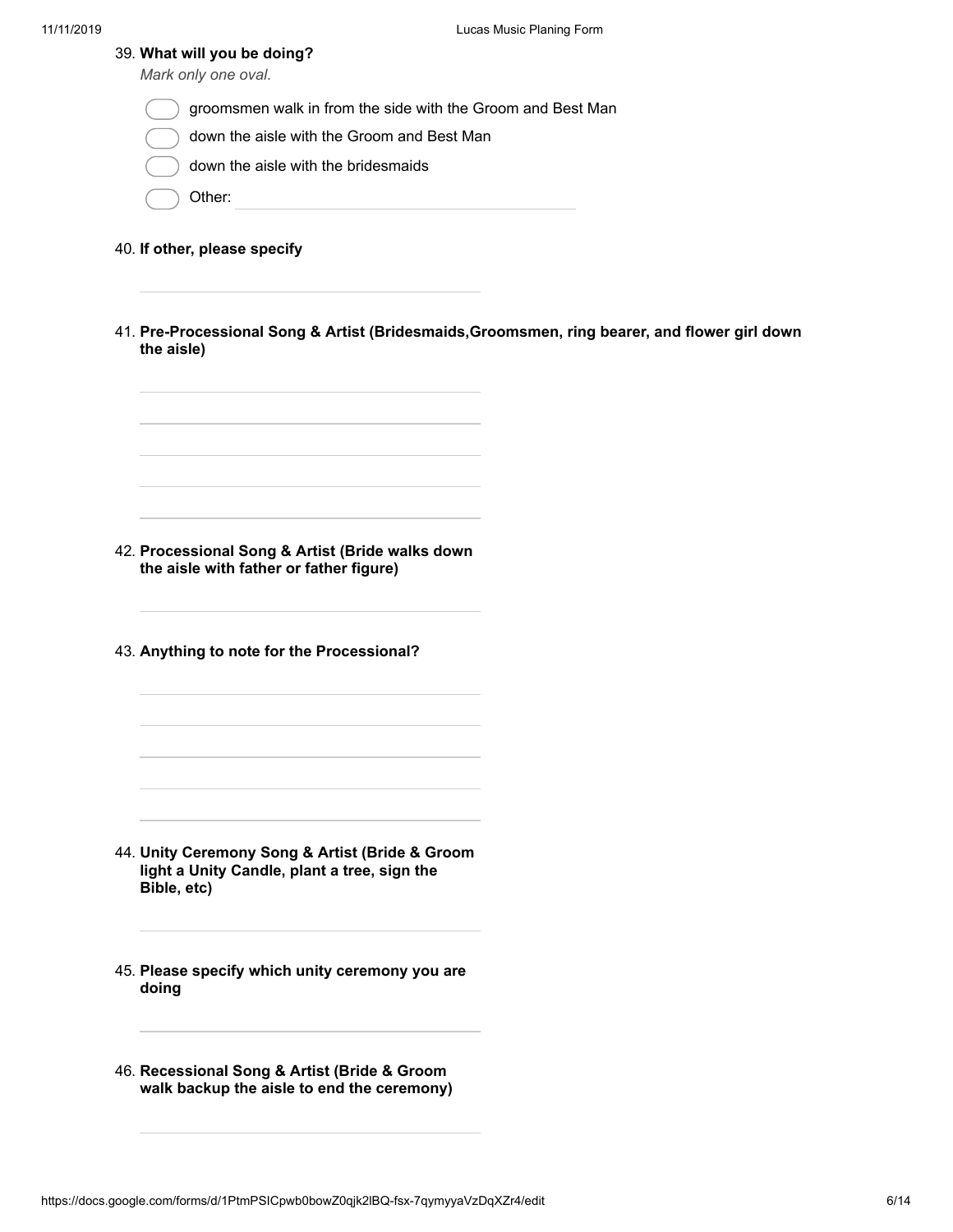| 47. Will anyone be singing, playing an instrument, or doing a reading during the ceremony? |  |  |
|--------------------------------------------------------------------------------------------|--|--|
| Mark only one oval.                                                                        |  |  |

Yes No

48. **If yes, please explain**

49. **If yes, what song(s)?**

50. **Would you like us to provide any backing tracks(karaoke,instrumental tracks) for the singer?**

51. **What point in the ceremony will this happen?**

52. **Additional Ceremony Info & Notes**

# **Reception Highlights**

For the time slots below, if you don't know the exact times, you can put something like "right after dinner", "right before the

Father/Daughter Dance", "right after cake", "in the middle of dancing", etc.

## 53. **Cocktail Hour Music**

*Mark only one oval.*

My Selections

DJ & My Selections

- DJ Selections
- Other: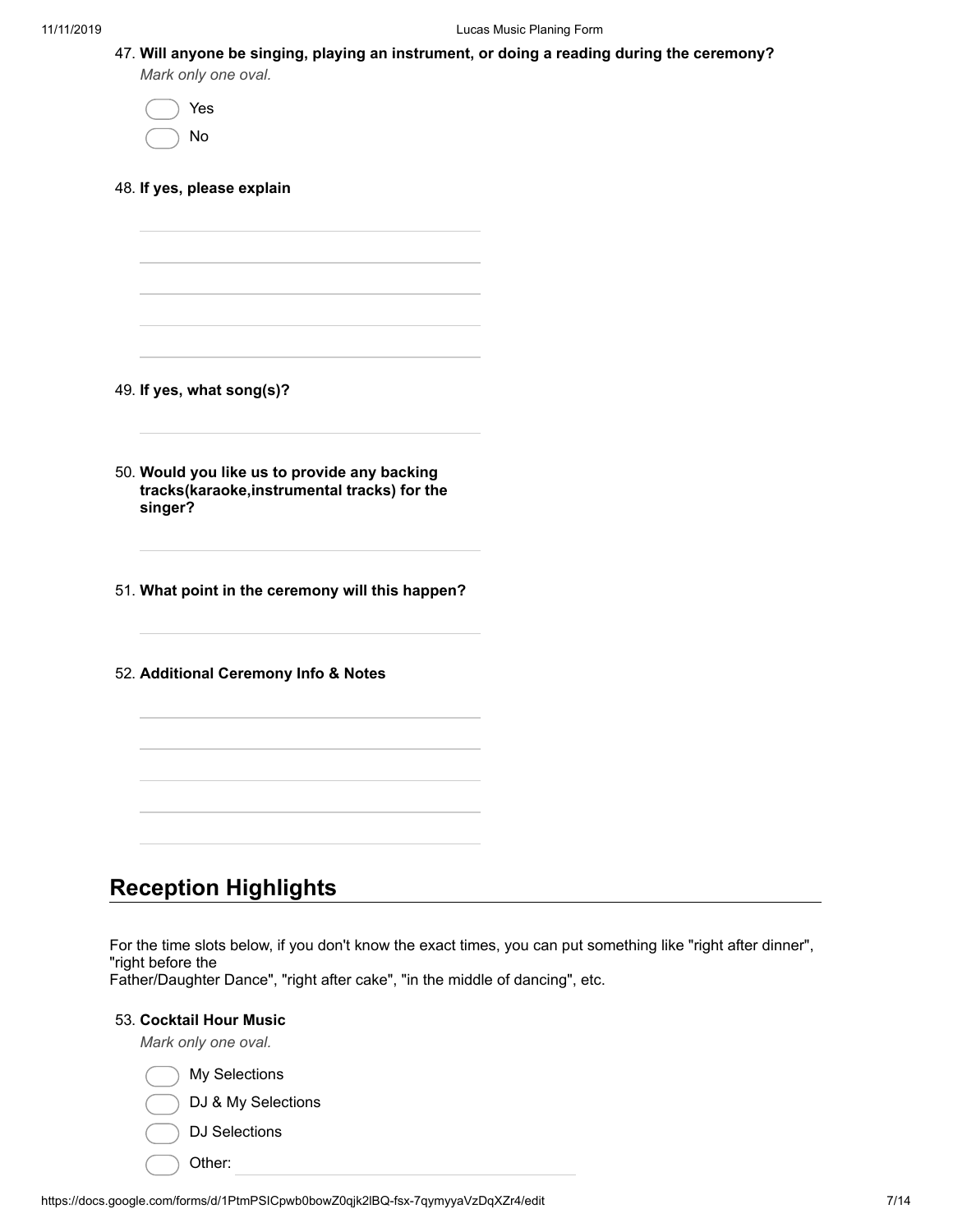| 54. If other, please specify                                          |                                                                                                                                                                                                                                                                                                                                     |
|-----------------------------------------------------------------------|-------------------------------------------------------------------------------------------------------------------------------------------------------------------------------------------------------------------------------------------------------------------------------------------------------------------------------------|
|                                                                       |                                                                                                                                                                                                                                                                                                                                     |
|                                                                       |                                                                                                                                                                                                                                                                                                                                     |
|                                                                       | The following is a list of popular events done at most wedding receptions. They are listed in the order that<br>they generally take place. If you want the event incorporated into your reception, enter the approximate<br>time it should be done. If you do not want the event to be incorporated into your reception select "No" |
| 55. Announce the Bridal Party?<br>Mark only one oval.                 |                                                                                                                                                                                                                                                                                                                                     |
| Yes                                                                   |                                                                                                                                                                                                                                                                                                                                     |
| No                                                                    |                                                                                                                                                                                                                                                                                                                                     |
| Maybe                                                                 |                                                                                                                                                                                                                                                                                                                                     |
| 56. At what Time                                                      |                                                                                                                                                                                                                                                                                                                                     |
| Example: 8:30 AM                                                      |                                                                                                                                                                                                                                                                                                                                     |
|                                                                       | 57. Would you like a song or parts of songs played in the background while announcing them?                                                                                                                                                                                                                                         |
| Mark only one oval.                                                   |                                                                                                                                                                                                                                                                                                                                     |
| Yes                                                                   |                                                                                                                                                                                                                                                                                                                                     |
| No                                                                    |                                                                                                                                                                                                                                                                                                                                     |
| Maybe                                                                 |                                                                                                                                                                                                                                                                                                                                     |
|                                                                       |                                                                                                                                                                                                                                                                                                                                     |
| 58. Bridal Party Announcement Song & Artist?                          |                                                                                                                                                                                                                                                                                                                                     |
|                                                                       |                                                                                                                                                                                                                                                                                                                                     |
|                                                                       |                                                                                                                                                                                                                                                                                                                                     |
| from the beginning, the first verse, start at :45 into the song, etc. | If you are doing parts of songs for each, please put the song next to their names in the table at the bottom<br>labeled "Bridal Party Introductions". Make sure to specify which part of the song (e.g.from the first chorus,                                                                                                       |
| 59. Announce the Bride & Groom?                                       |                                                                                                                                                                                                                                                                                                                                     |
| Mark only one oval.                                                   |                                                                                                                                                                                                                                                                                                                                     |
| Yes                                                                   |                                                                                                                                                                                                                                                                                                                                     |
| No                                                                    |                                                                                                                                                                                                                                                                                                                                     |
| 60. Time                                                              |                                                                                                                                                                                                                                                                                                                                     |
| Example: 8:30 AM                                                      |                                                                                                                                                                                                                                                                                                                                     |
| Mark only one oval.                                                   | 61. Would you like a song played in the background while announcing you?                                                                                                                                                                                                                                                            |
| Yes                                                                   |                                                                                                                                                                                                                                                                                                                                     |
|                                                                       |                                                                                                                                                                                                                                                                                                                                     |

No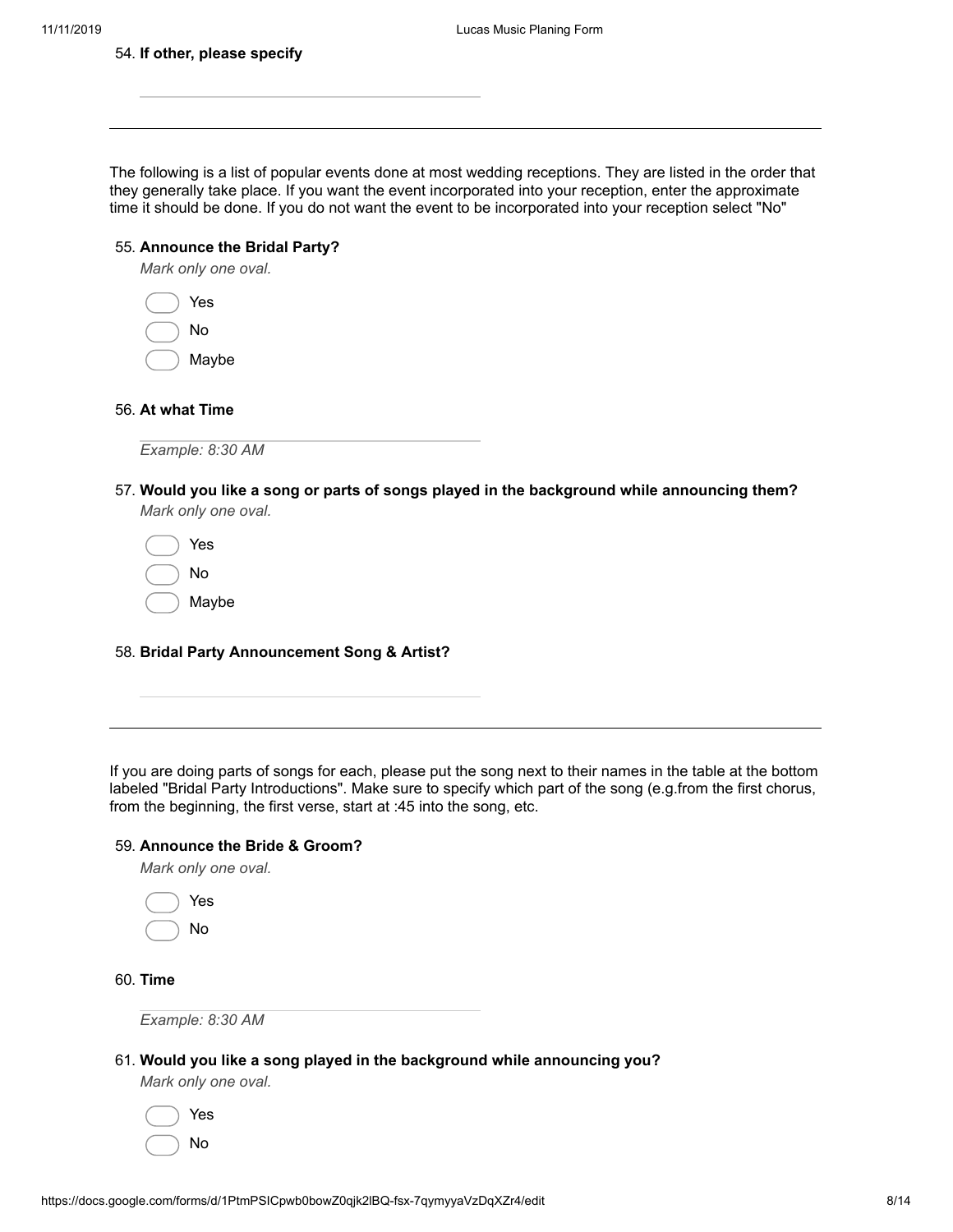- 62. **Bride & Groom's Announcement Song &Artist**
- 63. **How would you like me to introduce you? (e.g. - Mr. & Mrs. John Mayer/Mr. &Mrs. Mayer)**

64. **First Dance**

#### 65. **Time**

*Example: 8:30 AM*

#### 66. **First Dance Song & Artist**

#### 67. **Blessing Over The Food**

*Mark only one oval.*

Yes No

68. **Time**

*Example: 8:30 AM*

#### 69. **Name & Relation of Person Giving Blessing**

70. **Dinner Time**

*Example: 8:30 AM*

If you are having a buffet, guests can be released to the buffet in a few different ways (e.g. One of the catering staff walks around and dismisses tables, the coordinator dismisses tables, the DJ announces 2 tables at a time starting with the bridal party and immediate family and then working up to the highest numbered table, etc. We recommend the first two options so your guests aren't interrupted every 5 minutes with an announcement to release tables while your other guests are talking and eating

#### 71. **How will you be releasing tables to the buffet?**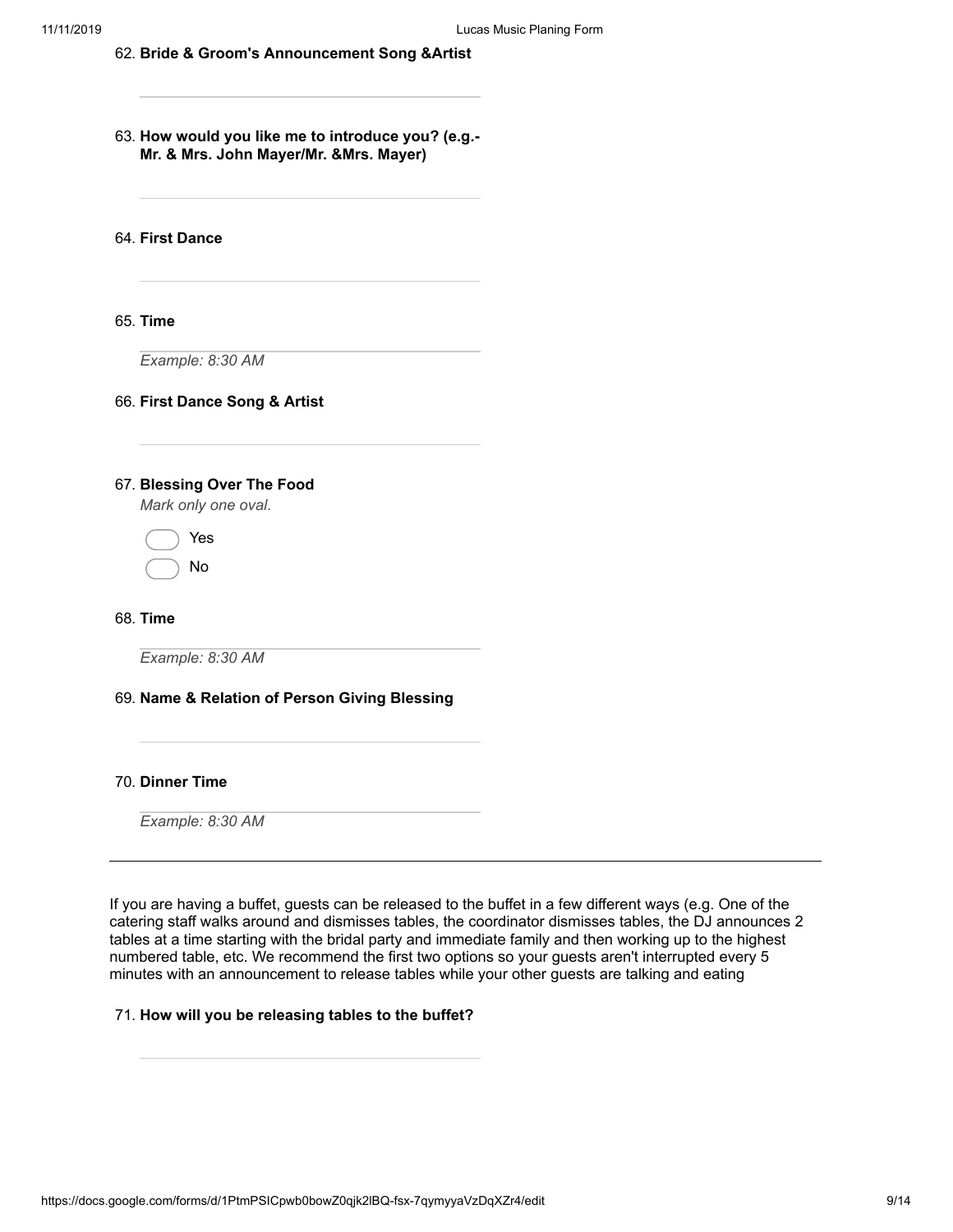|  |  | 72. Dinner Music |  |
|--|--|------------------|--|
|--|--|------------------|--|

| 72. Dinner Music<br>Mark only one oval.                                                                  |
|----------------------------------------------------------------------------------------------------------|
| My Selections                                                                                            |
| DJ & My Selections                                                                                       |
| <b>DJ Selections</b>                                                                                     |
| Other:                                                                                                   |
| 73. If other, please specify                                                                             |
| 74. Who will be giving the toasts? (please include full names and relations)                             |
|                                                                                                          |
| 75. Time<br>Example: 8:30 AM                                                                             |
| 76. After the 1st toast(s) would you like us to open the mic up for other toasts?<br>Mark only one oval. |
| Yes                                                                                                      |
| No                                                                                                       |
| Maybe                                                                                                    |
| 77. Cake Cutting<br>Mark only one oval.                                                                  |
| Yes                                                                                                      |
| No                                                                                                       |
| Maybe                                                                                                    |
| 78. Time                                                                                                 |
| Example: 8:30 AM                                                                                         |
| 79. Cake Cutting Song & Artist                                                                           |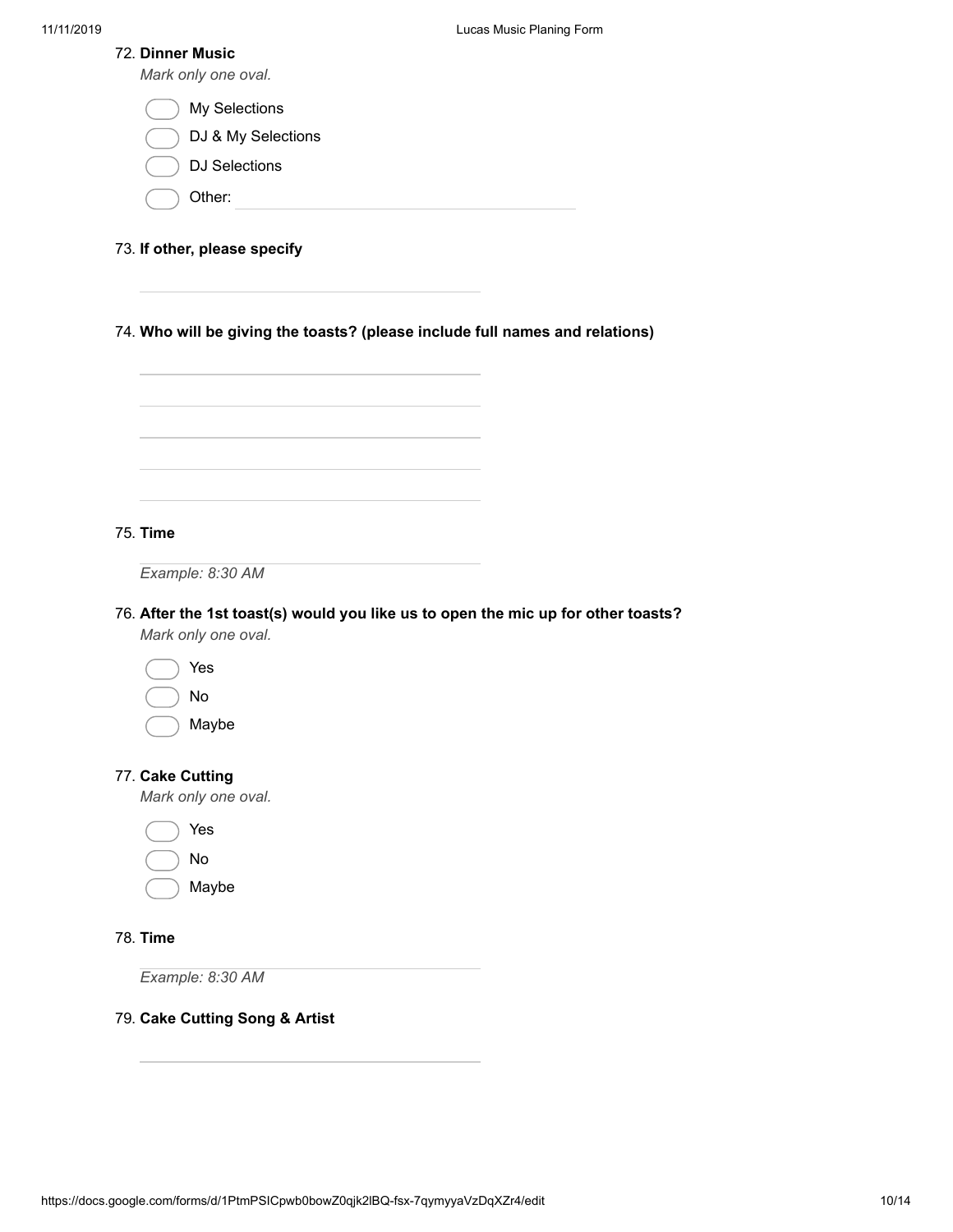## 80. **Father/Daughter Dance**

*Mark only one oval.*

| Yes |
|-----|
| Nο  |

## 81. **Time**

*Example: 8:30 AM*

## 82. **Father/Daughter Dance Song & Artist**

## 83. **Father's Name**

84. **Mother/Son Dance** *Mark only one oval.*

Yes

No

## 85. **Time**

*Example: 8:30 AM*

#### 86. **Mother's Name**

#### 87. **Any other special dances?**

88. **Time**

*Example: 8:30 AM*

## 89. **Special Dance Song(s) & Artist(s)**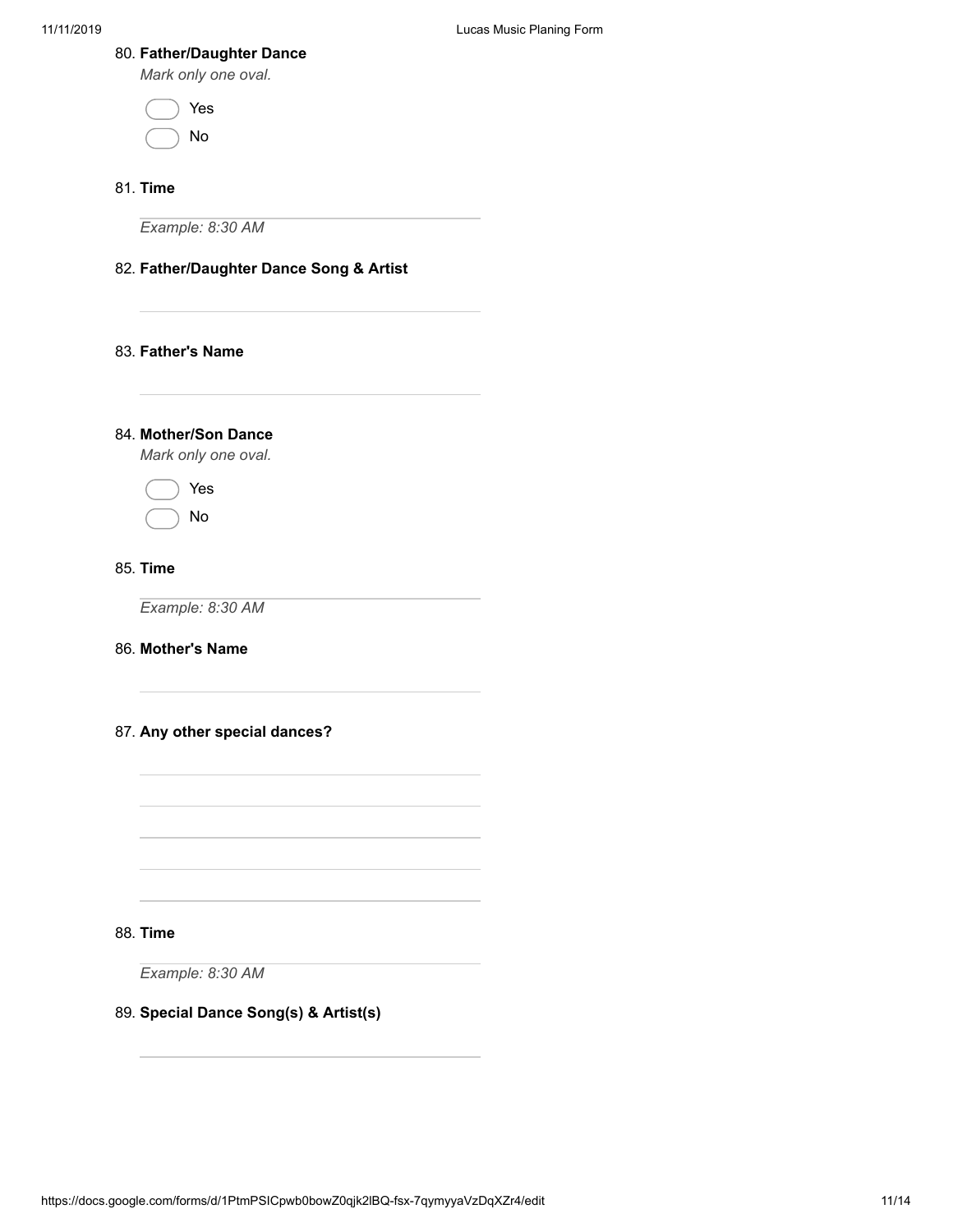## 90. **Bouquet Toss**

*Mark only one oval.*

|  | Yes |
|--|-----|
|  | N٥  |

## 91. **Time**

*Example: 8:30 AM*

## 92. **Bouquet Toss Song & Artist**

## 93. **Garter Removal**

*Mark only one oval.*

Yes No

## 94. **Garter Removal Song & Artist**

95. **Garter Toss**

*Mark only one oval.*

Yes

No

## 96. **Garter Toss Song& Artist**

- 97. **Should the man who catches the garter place it on the leg of the woman who catches the bouquet?**
- 98. **Specific Last Dance Song & Artist**

99. **Time**

*Example: 8:30 AM*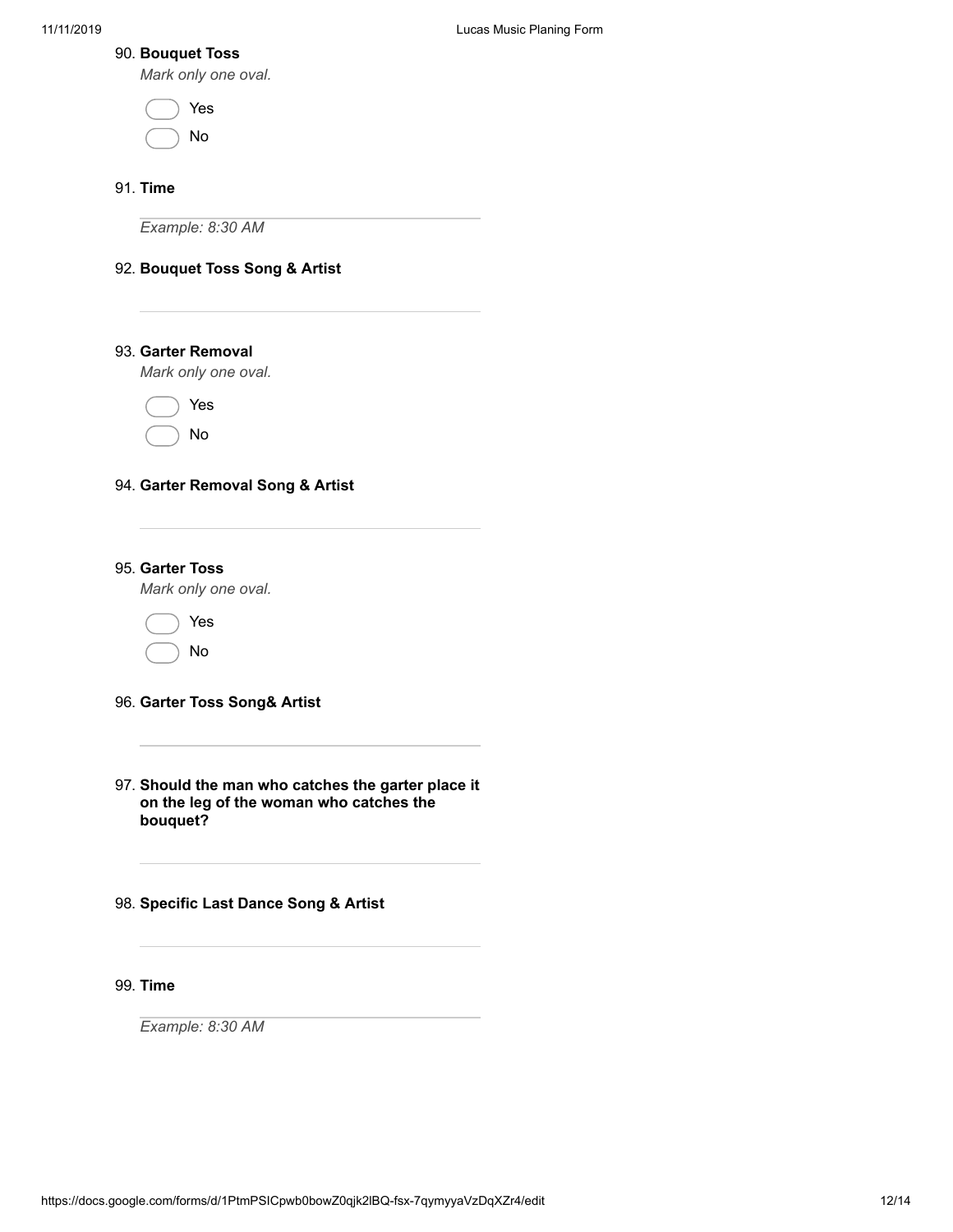| 100. For the send off, what will guests be doing? (Holding sparklers, blowing bubbles, etc.) |  |  |
|----------------------------------------------------------------------------------------------|--|--|
|                                                                                              |  |  |

| 105. DJ Personality (Reserved, Involved, Outgoing,<br><b>Very Outgoing)</b>               |  |
|-------------------------------------------------------------------------------------------|--|
| Maybe                                                                                     |  |
| No                                                                                        |  |
| Yes                                                                                       |  |
| 104. Would you like me to take musical requests from the audience?<br>Mark only one oval. |  |
| 103. When are you going on your honeymoon?                                                |  |
| 102. If so, Honeymoon Destination?                                                        |  |
| No                                                                                        |  |
| Yes                                                                                       |  |
| 101. Would you like me to announce your honeymoon destination?<br>Mark only one oval.     |  |
|                                                                                           |  |
|                                                                                           |  |
|                                                                                           |  |

In the long answer below, list the categories of music you and your guests would like to dance to. You can choose from this list or give examples of artists you like. 50s, 60s, Motown, 70s/Disco, Classic Rock, 80s, 90s, 2000s, Love Songs, Country, Rap/Hip Hop, RnB, Swing/Big Band, Today's Hits/Top 40, Electronic Dance Music (EDM), Today's Rock, Reggae, Folk & Americana, Indie/Alternative, Funk, Blues, Latin, Ethnic

106. **Musical Categories**

https://docs.google.com/forms/d/1PtmPSICpwb0bowZ0qjk2lBQ-fsx-7qymyyaVzDqXZr4/edit 13/14